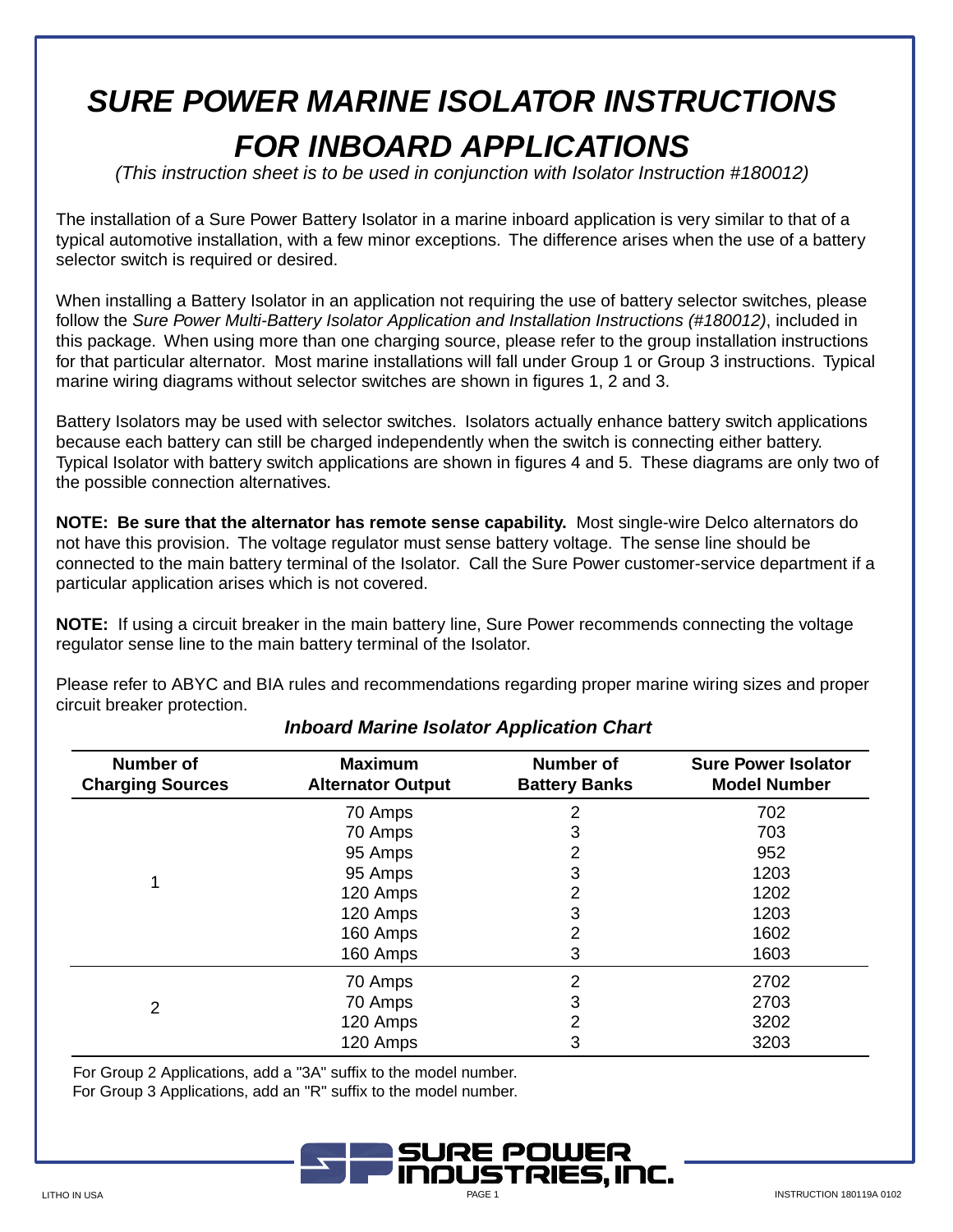

#### **Figure 1**

One alternator, two battery banks without selector switch Applicable Isolator Models: 702, 952, 1202, 1602



### **Figure 3**

Two alternator, two or three battery banks without selector switch

Applicable Isolator Models: 2702, 3202 (two battery banks) 2703, 3203 (three battery banks)



### **Figure 2**

One alternator, three battery banks without selector switch Applicable Isolator Models: 703, 1203, 1603



## **Figure 4**

One alternator, two battery banks with selector switch Applicable Isolator Models: 702, 952, 1202, 1602

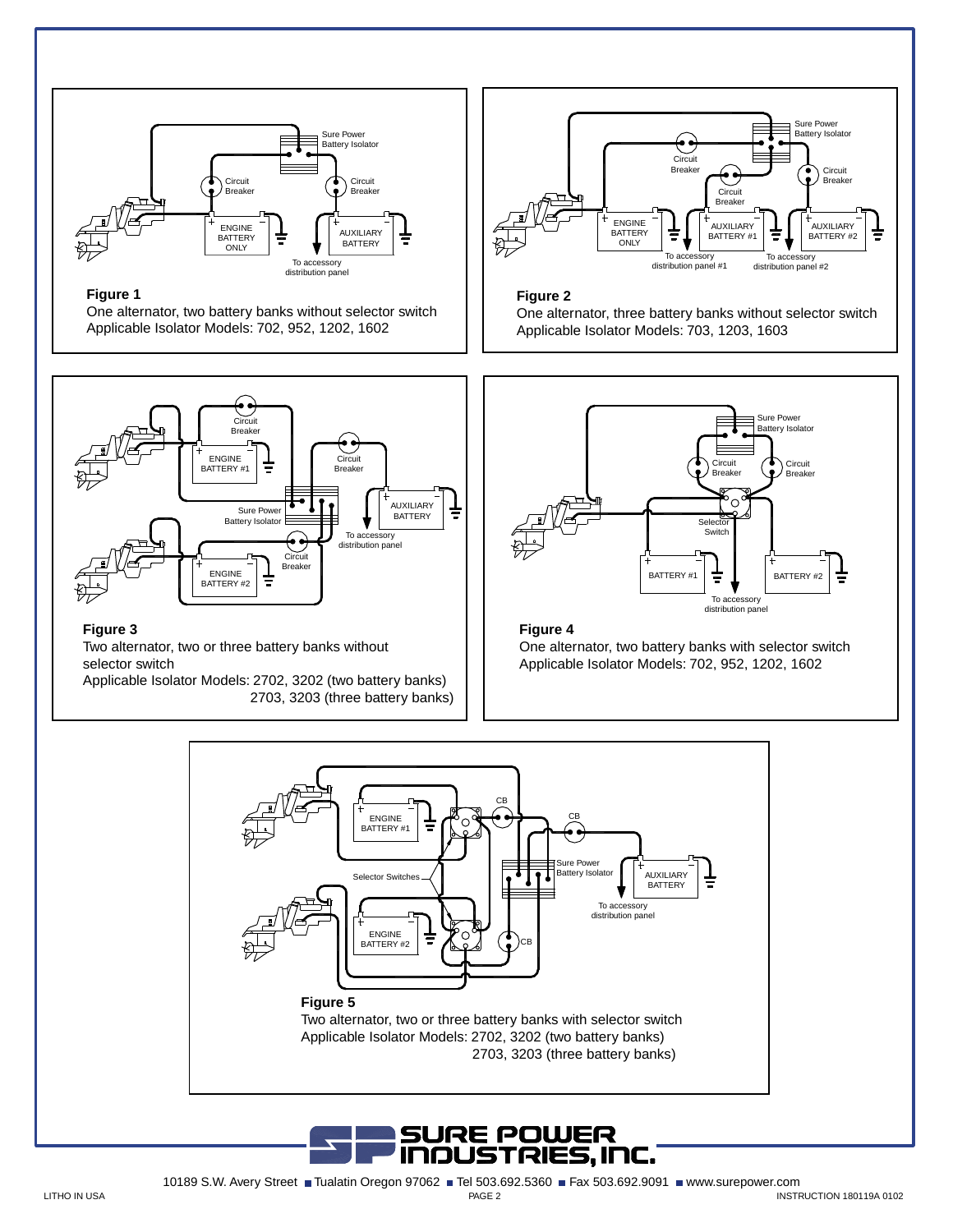# **RECTIFIER TYPE ISOLATORS FOR MARINE OUTBOARD ENGINES**

Sure Power Rectifier Type Isolators are specifically designed for the latest outboard engines with regulator/rectifier type alternators. The system allows for the convenience of running one, two or three auxiliary batteries to power all types of accessories and safety equipment from a single or twin charging source. These special Isolators are designed to withstand high peak inverse voltages.

## **ISOLATOR INSTALLATION / NO SELECTOR SWITCH**

- 1. Mount Isolator in a convenient location near the auxiliary battery.
- 2. Connect a new #10 wire from the "A" terminal of the Isolator to the existing yellow-gray wire junction on the regulator terminal block. Do not remove any existing wires.
- 3. Connect a new #10 gauge wire from the #1 terminal of the Isolator to the positive terminal of the auxiliary battery.
- 4. Connect auxiliary loads to the positive terminal of the auxiliary battery or to the #1 terminal of the Isolator.
- 5. Connect the negative terminal of the auxiliary battery to a good common negative ground.
- 6. For two or three battery Isolators, repeat step 3, 4 and 5 for each auxiliary battery.
- 7. Follow ABYC and BIA recommendations for circuit breaker protection and wire sizes.

# **ISOLATOR INSTALLATION / NO SELECTOR SWITCH**

- 1. Mount Isolator in a convenient location near outboard motors.
- 2. Connect a new #10 gauge wire from the "A1" terminal of the Isolator to the existing yellow-gray wire junction on the #1 motor regulator terminal block. DO NOT REMOVE ANY EXISTING WIRES.
- 3. Connect a new #10 gauge wire from the "A2" terminal of the Isolator to the existing yellow-gray wire junction on the #2 motor regulator terminal block. DO NOT REMOVE ANY EXISTING WIRES.
- 4. Connect a new #10 gauge wire from the "B1" terminal of the Isolator to the existing #1 main battery positive post.
- 5. Connect a new #10 gauge wire from the "B2" terminal of the Isolator to the existing #2 main battery positive post.
- 6. Connect a new #10 gauge wire from the "B3" terminal of the Isolator to the new auxiliary battery positive post.
- 7. Connect the negative posts of all three batteries to a good common negative or ground point.
- 8. Connect auxiliary loads between ground and the positive post of auxiliary battery.
- 9. Follow ABYC and BIA recommendations for circuit breaker protection and wire sizes.



## **ISOLATOR INSTALLATION / WITH SELECTOR SWITCH**

- 1. Follow standard Isolator instructions, steps 1 and 2.
- 2. Step 3 Connect outputs of Isolator to battery terminals on selector switch. Example: Isolator output terminal #1 to selector switch battery terminal #1. Repeat as required.
- 3. Follow ABYC and BIA recommendations for circuit breaker protection and wire sizes.